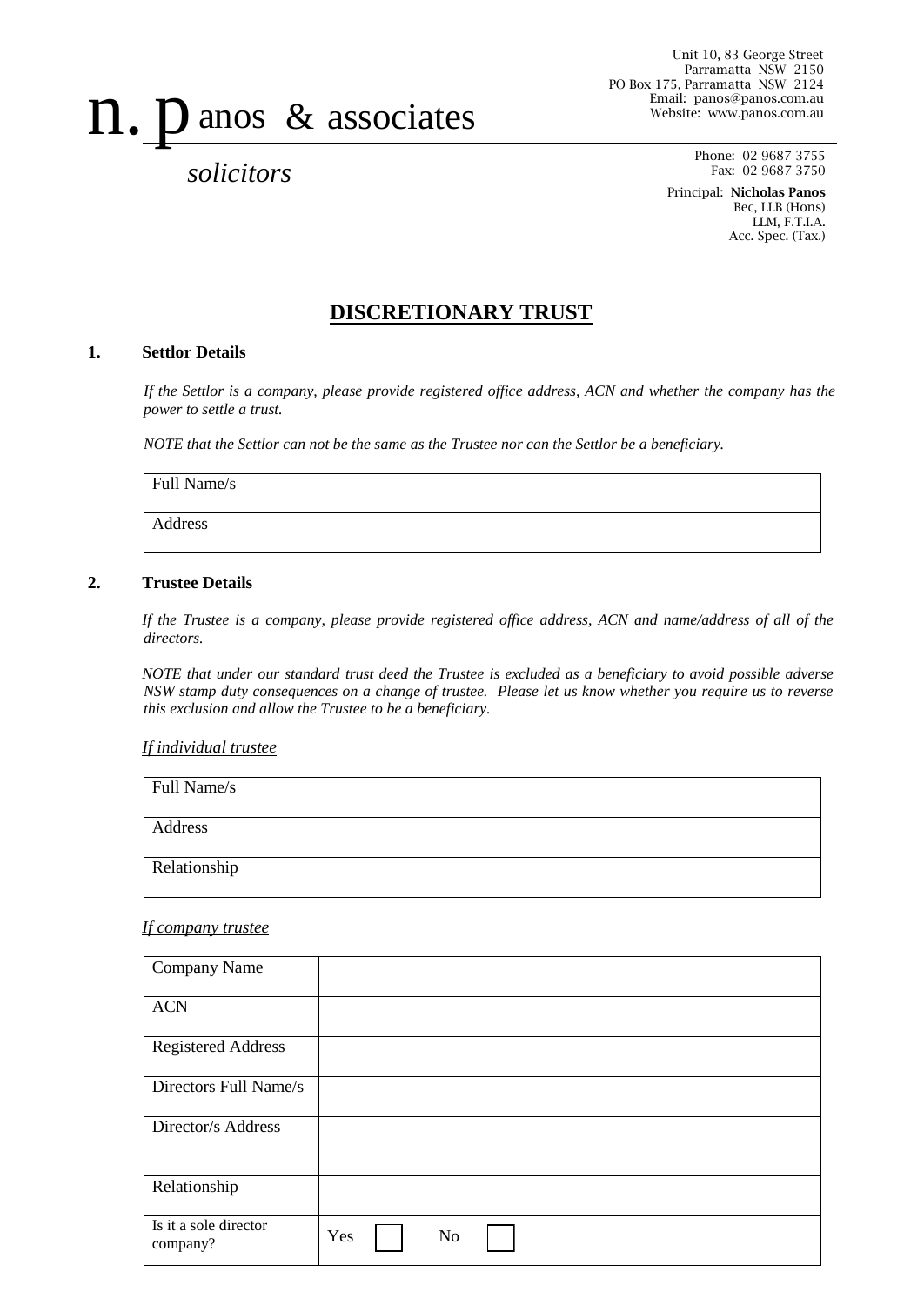# **3. Initial Settlement Sum**

*The amount paid by the Settlor to the Trustee to establish the Trust. We recommend that the settled sum should be paid by cheque to the Trustee.*

#### **4. The Income Beneficiaries**

*Wide range of persons including companies, trusts and charities who may receive distributions of income of the Trust. The income beneficiaries are usually the principal beneficiaries (eg husband and wife), relatives of the principal beneficiaries (eg children, grandchildren, parents, brothers and sisters, spouses etc) and companies and trusts associated with any of the income beneficiaries. If you wish to use our standard clause, please provide full names of the principal beneficiaries. Please indicate whether you require charities to be included as income beneficiaries.*

| Full Name/s  |  |
|--------------|--|
| Relationship |  |

# **5. The Default Beneficiaries**

*Beneficiaries who are entitled to the income of the Trust if the Trustee does not exercise its discretion to distribute income. The default income beneficiaries are usually the principal beneficiaries and their children in equal shares.*

| Full Name/s  |  |
|--------------|--|
| Relationship |  |

# **6. The Capital Beneficiaries**

*Wide range of persons including companies, trusts and charities who may receive distributions of the capital of the Trust. The capital beneficiaries are usually the same as the income beneficiaries. Please indicate whether you require charities to be included as capital beneficiaries.*

| Full Name/s  |  |
|--------------|--|
| Relationship |  |

# **7. The Default Capital Beneficiaries**

*Beneficiaries who are entitled to the capital of the Trust if the Trustee does not exercise its discretion to distribute the capital. The default capital beneficiaries are usually the same as the default income beneficiaries.*

| Full Name/s  |  |
|--------------|--|
| Relationship |  |

#### **8. Trust**

| Name of Trust |  |
|---------------|--|
|               |  |